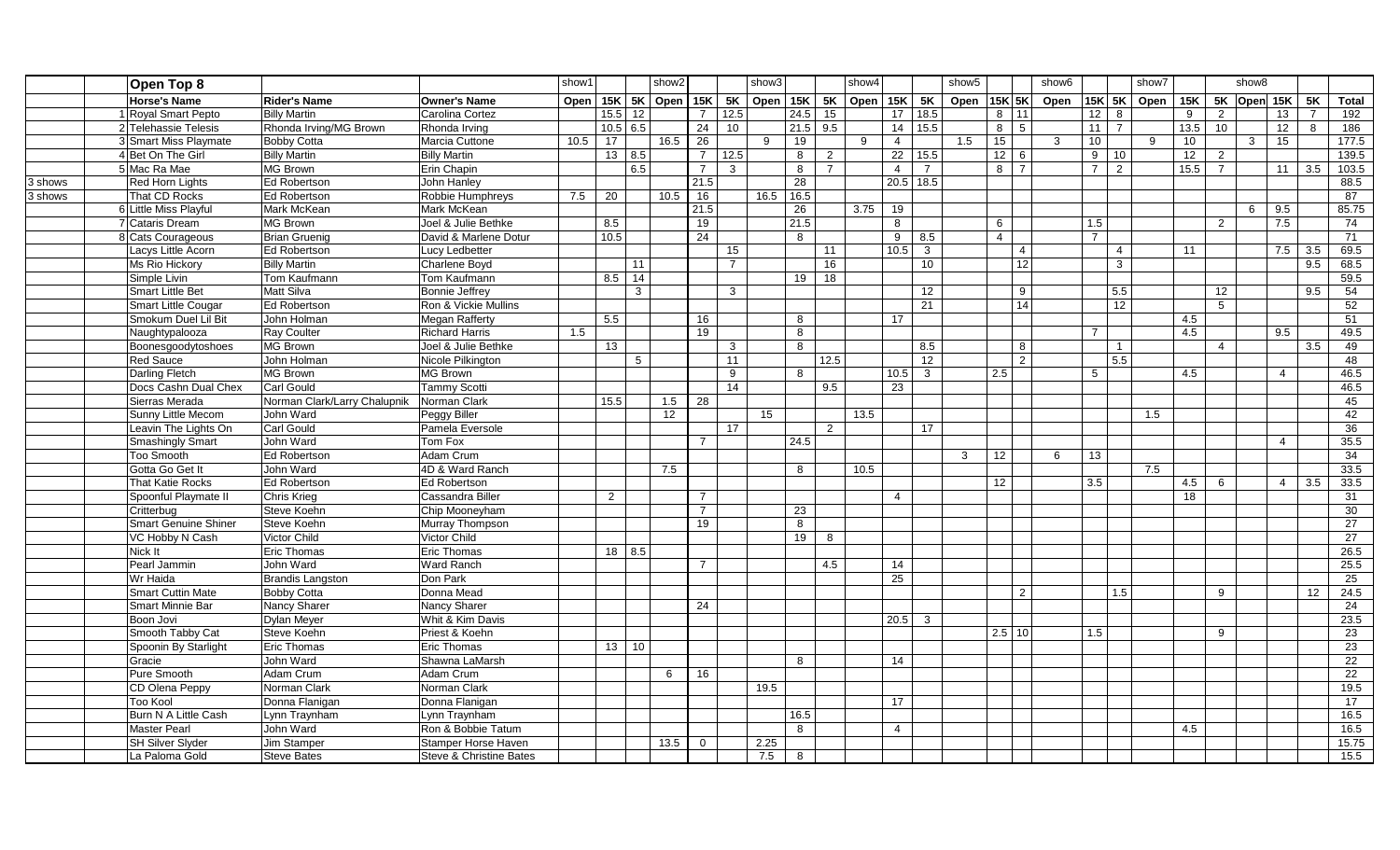| Pretty Tuff Gun            | <b>Billy Martin</b>    | Amanda Bettencourt                 |     |                                  |              |                |              |   |      |                |                 |   |                 |  |     | 15.5         |     |                         |     | 15.5             |
|----------------------------|------------------------|------------------------------------|-----|----------------------------------|--------------|----------------|--------------|---|------|----------------|-----------------|---|-----------------|--|-----|--------------|-----|-------------------------|-----|------------------|
| Miss N Time                | <b>Shawn Perkins</b>   | Joann Bimat                        |     |                                  |              |                |              |   | 14   |                |                 |   |                 |  |     |              |     |                         |     | 14               |
| SonitaCharge Alena         | Deven Warren           | Deven Warren                       |     |                                  |              | 14             |              |   |      |                |                 |   |                 |  |     |              |     |                         |     | 14               |
| This Cats A Doozie         | <b>Dylan Meyer</b>     | Cheri Bunney                       |     |                                  |              |                |              |   |      |                | 14              |   |                 |  |     |              |     |                         |     | 14               |
| Look At This Kitty         | Amanda Bettencourt     | Amanda Bettencourt                 |     |                                  |              |                |              |   |      |                |                 |   |                 |  |     |              |     |                         | 14  | $\overline{14}$  |
| <b>Busy Being Catty</b>    | <b>Laurel Morias</b>   | <b>Laurel Morias</b>               |     |                                  |              |                |              |   |      |                |                 |   | 10              |  | 3.5 |              |     |                         |     | 13.5             |
| Peptos Smart Remedy        | Devin Clinton          | Mona Giuliani                      |     |                                  |              |                |              |   |      |                |                 |   |                 |  |     | 13.5         |     |                         |     | 13.5             |
| Justastar Nine             | Ed Robertson           | <b>Rick Twisselman</b>             |     |                                  |              |                | 8            |   | 4.5  |                |                 |   |                 |  |     |              |     |                         |     | 12.5             |
| Too Long Til Autumn        | Steve Koehn            | Lisa Krogh                         |     |                                  |              |                |              |   | 12.5 |                |                 |   |                 |  |     |              |     |                         |     | 12.5             |
| <b>Clearwater Cat</b>      | <b>Dylan Meyer</b>     | Cheri Bunney                       |     |                                  |              |                |              |   |      |                | 12 <sup>2</sup> |   |                 |  |     |              |     |                         |     | 12               |
| Thiscats Saint Pat         | John Holman            | Celia Swab                         |     |                                  |              |                |              |   |      | 12             |                 |   |                 |  |     |              |     |                         |     | 12               |
| Duck On A Chain            | Tom Kaufmann           | Tom Kaufmann                       |     |                                  |              |                | 11.25        |   |      |                |                 |   |                 |  |     |              |     |                         |     | 11.25            |
| Red Little Flash           | MG Brown               | Sara Anderson                      |     |                                  |              |                | 5.25         |   | 6    |                |                 |   |                 |  |     |              |     |                         |     | 11.25            |
| Skylights                  | Ed Robertson           | Ruth Jackson                       |     |                                  |              |                | 11.25        |   |      |                |                 |   |                 |  |     |              |     |                         |     | 11.25            |
| Fresnos Short Sox          | <b>Bob Tombs</b>       | Bob & Georgeanne Tombs             |     | $\overline{7}$<br>$\overline{4}$ |              |                |              |   |      |                |                 |   |                 |  |     |              |     |                         |     | 11               |
| Iwannas CP Goldstar        | Carl Gould             | Marti Wardle                       |     |                                  |              | $\overline{7}$ |              |   |      | $\overline{4}$ |                 |   |                 |  |     |              |     |                         |     | 11               |
| <b>TR Smart Pistol</b>     | Don Wright             | Jessica Wright                     |     |                                  |              |                |              |   |      |                |                 | 6 | $5\overline{)}$ |  |     |              |     |                         |     | 11               |
| Yellow Pearl               | John Ward              | Ward Ranch                         |     |                                  |              | $\overline{7}$ |              |   |      |                |                 |   |                 |  |     |              |     | $\overline{\mathbf{4}}$ |     | 11               |
| Caddys A Scoot             | <b>Brian Gruenig</b>   | <b>B&amp;M</b> Greunig             |     |                                  |              |                |              |   |      |                |                 |   |                 |  |     |              |     |                         | 11  | 11               |
| Sugar Bowl Magic           | Ray Coulter            | Cathy Brown                        | 6   |                                  | 4.5          |                |              |   |      |                |                 |   |                 |  |     |              |     |                         |     | 10.5             |
| Cuttin Corn                | Norman Clark           | Norman Clark                       |     |                                  | 9            |                |              |   |      |                |                 |   |                 |  |     |              |     |                         |     | 9                |
| My Playful Fletch          | MG Brown               | MG Brown                           |     | 1.5                              |              | $\overline{7}$ |              |   |      |                |                 |   |                 |  |     |              |     |                         |     | 8.5              |
| Get Em All                 | Samantha Biller        | Samantha Biller                    |     |                                  |              |                |              | 8 |      |                |                 |   |                 |  |     |              |     |                         |     | 8                |
| Pepinics Highbrow          | Polly Bremel           | Polly Bremel                       |     |                                  |              |                |              | 8 |      |                |                 |   |                 |  |     |              |     |                         |     | 8                |
| Sheza Boo Cat Too          | <b>Steve Bates</b>     | <b>Steve &amp; Christine Bates</b> |     |                                  |              |                |              | 8 |      |                |                 |   |                 |  |     |              |     |                         |     | 8                |
| <b>SR Travelin Oak</b>     | Kristy Santucci        | Kristy Santucci                    |     |                                  |              |                |              | 8 |      |                |                 |   |                 |  |     |              |     |                         |     | 8                |
| Lil Land Slide             | <b>Brian Gruenig</b>   | Teri Harlan                        |     | $\overline{4}$                   |              |                |              |   |      |                |                 |   |                 |  |     |              |     |                         | 3.5 | 7.5              |
| Ombre                      | Ben Neasham            | Ben Neasham                        |     |                                  |              |                |              |   | 7.5  |                |                 |   |                 |  |     |              |     |                         |     | 7.5              |
| <b>Hypoint Cowgirl</b>     | Darlene Vollmer        | Darlene Vollmer                    |     |                                  |              | $\overline{7}$ |              |   |      |                |                 |   |                 |  |     |              |     |                         |     | $\overline{7}$   |
| Shortys Black Cat          | Deven Warren           | Deven Warren                       |     |                                  |              | $\overline{7}$ |              |   |      |                |                 |   |                 |  |     |              |     |                         |     | $\overline{7}$   |
| CR Shorty Cat              | <b>Dylan Meyer</b>     | Sid Curtis                         |     |                                  |              |                |              |   |      |                | 6               |   |                 |  |     |              |     |                         |     | 6                |
| <b>Crooked Mister Rose</b> | Devin Clinton          | John Blackburn                     |     |                                  |              |                |              |   |      |                |                 |   |                 |  |     | 6            |     |                         |     | 6                |
| Hickorys Ltd Editions      | <b>Shawn Perkins</b>   | Marge White                        |     |                                  |              |                |              |   | 6    |                |                 |   |                 |  |     |              |     |                         |     | 6                |
| Pistolena Playgirl         | Deven Warren           | <b>Richard Gosvener</b>            |     |                                  |              |                | 6            |   |      |                |                 |   |                 |  |     |              |     |                         |     | 6                |
| Chihuahua                  | Rigo Estrells          | <b>Rigo Estrells</b>               |     | 5.5                              |              |                |              |   |      |                |                 |   |                 |  |     |              |     |                         |     | 5.5              |
| Pepto Rio Dualolena        | Eric Thomas            | <b>Eric Thomas</b>                 | 4.5 |                                  |              |                |              |   |      |                |                 |   |                 |  |     |              |     |                         |     | 4.5              |
| Two Time N Chic            | <b>Billy Chochrane</b> | Deanna Rossi                       |     |                                  |              |                |              |   |      |                |                 |   |                 |  |     |              | 4.5 |                         |     | 4.5              |
| Moonshines Babe            | Dylan Meyer            | Ali Meyer                          |     |                                  |              |                |              |   |      | $\overline{4}$ |                 |   |                 |  |     |              |     |                         |     | $\overline{4}$   |
| Shakin Blue Boon           | Ben Neasham            | Jeaneen Metzler                    |     |                                  |              |                |              |   |      | $\overline{4}$ |                 |   |                 |  |     |              |     |                         |     | $\overline{4}$   |
| Some Sweet Thing           | John Ward              | John Ward                          |     |                                  |              |                |              |   |      |                |                 |   |                 |  |     |              |     | $\overline{4}$          |     | $\overline{4}$   |
| Sugar Badger Boon          | Ben Neasham            | Alex Long                          |     |                                  |              |                |              |   | 3.75 |                |                 |   |                 |  |     |              |     |                         |     | 3.75             |
| Plain Ruby                 | Steve Koehn            | <b>Terry Priest</b>                |     |                                  |              |                |              |   |      |                |                 |   |                 |  |     |              |     | $\overline{0}$          | 3.5 | $\overline{3.5}$ |
| Cattin Around              | <b>Eric Thomas</b>     | Eric Thomas                        | 3   |                                  |              |                |              |   |      |                |                 |   |                 |  |     |              |     |                         |     | $\mathbf{3}$     |
| Cookie Chx Ms Bob Acre     | <b>Brian Gruenig</b>   | Kathy Tillis                       |     |                                  |              |                |              |   |      |                | $\mathbf{3}$    |   |                 |  |     |              |     |                         |     | $\mathbf{3}$     |
| Justa Swinin Summer        | Ed Robertson           |                                    |     |                                  |              |                |              |   |      |                |                 |   |                 |  |     | $\mathbf{3}$ |     |                         |     | $\mathbf{3}$     |
| Purring Like Magic         | Ray Coulter            | Cathy Brown                        |     |                                  | $\mathbf{3}$ |                |              |   |      |                |                 |   |                 |  |     |              |     |                         |     | 3                |
| Smart Z                    | Steve Koehn            | Peggy Flanagan-Priest              |     |                                  |              |                | $\mathbf{3}$ |   |      |                |                 |   |                 |  |     |              |     |                         |     | $\mathbf{3}$     |
| Victoria Rhondee           | Deven Warren           | Jackie & Tom Thompson              |     |                                  |              |                | 3            |   |      |                |                 |   |                 |  |     |              |     |                         |     | 3                |
| CD Royal Highness          | <b>Llovd Godlis</b>    | <b>Llovd Godlis</b>                |     |                                  |              |                | 2.25         |   |      |                |                 |   |                 |  |     |              |     |                         |     | 2.25             |
| Adele                      | Francesca Baron        | Francesca Baron                    |     | $\overline{2}$                   |              |                |              |   |      |                |                 |   |                 |  |     |              |     |                         |     | 2                |